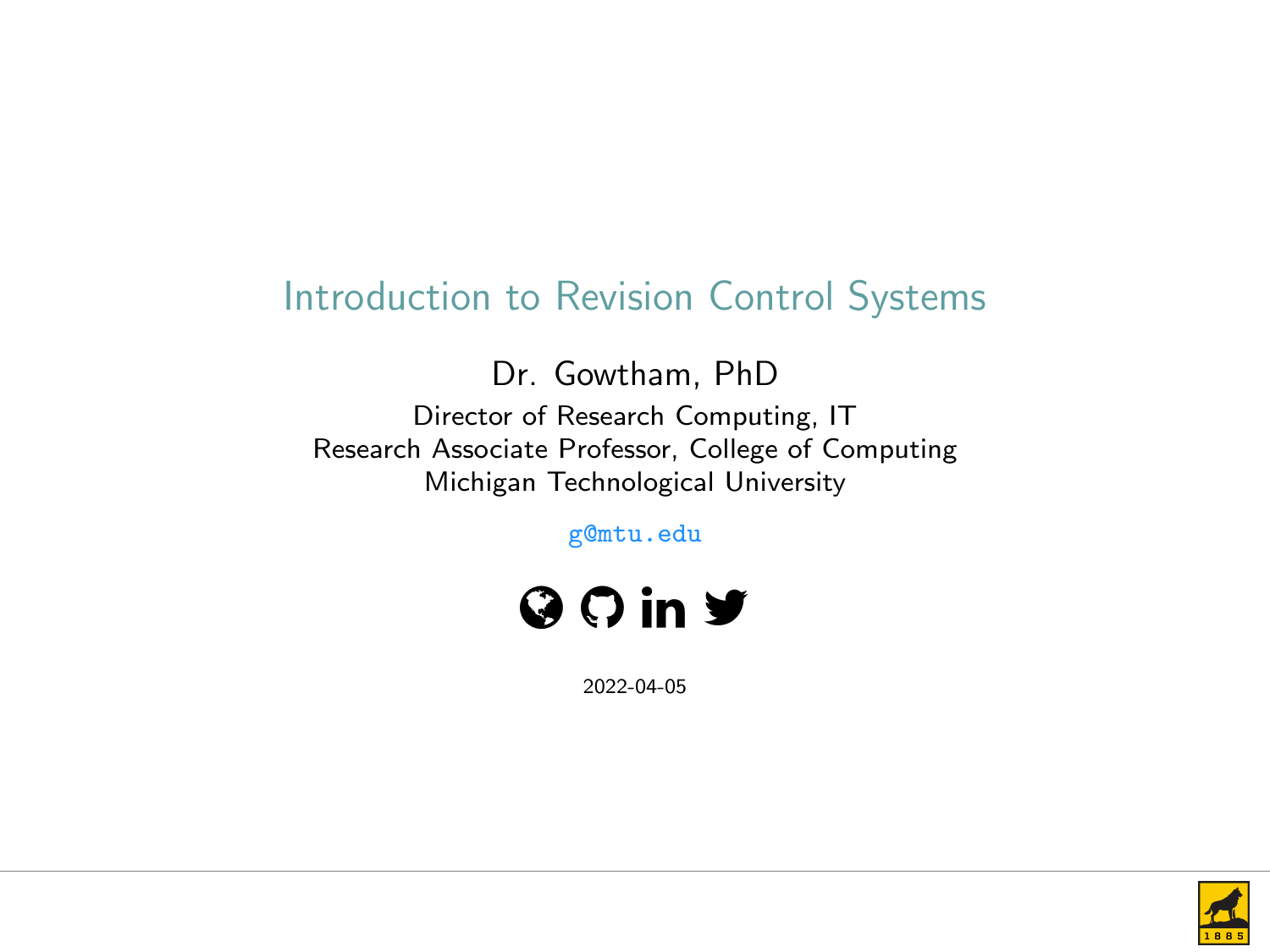### "FINAL"doc





FINAL\_rev. 2.doc







FINAL rev.6.COMMENTS.doc

FINAL\_rev.8.comments5.<br>CORRECTIONS.doc







FINAL\_rev.18.comments7. FINAL\_rev.22.comments49 corrections9.MORE.30.doc corrections.10.#@\$%WHYDID ICOMETOGRADSCHOOL2222 doc

WWW.PHDCOMICS.COM



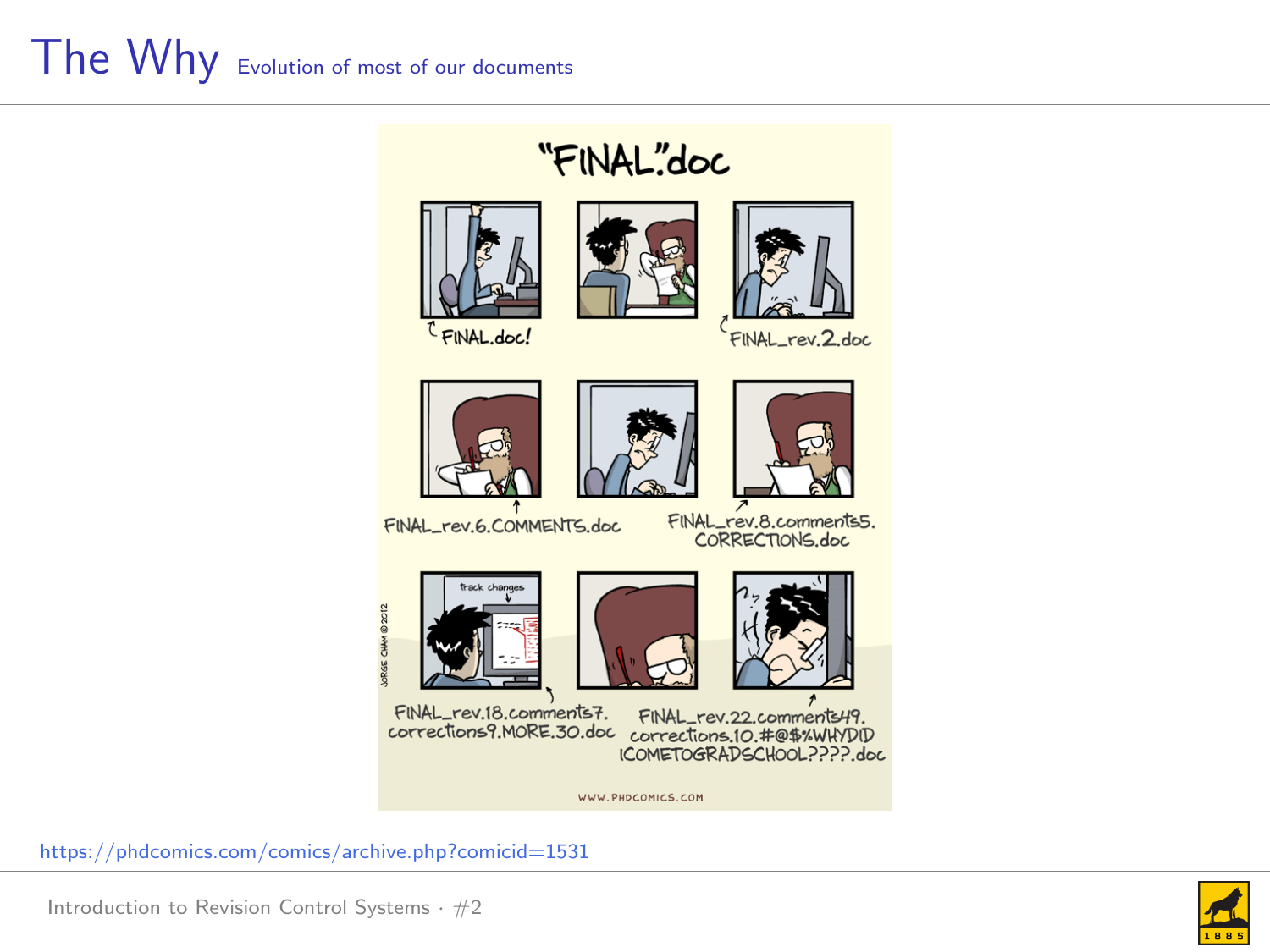| ब्रि                                                |                          | sgowtham [ feynman:   Fesnarch Dissertation 20080122.color |                         |                           | eleixi |  |
|-----------------------------------------------------|--------------------------|------------------------------------------------------------|-------------------------|---------------------------|--------|--|
| Ele Edit View Search Terminal Help                  |                          |                                                            |                         |                           | 同      |  |
| [sqowtham@feynman Dissertation]\$ ls                |                          |                                                            |                         |                           |        |  |
| 20070924.0 20071025.0                               | 20071123.0               | 20071203.0                                                 | 20071216.0              | 20080114.0                |        |  |
| 20070924.1 20071026.000                             | 20071124.0               | 20071204.0                                                 | 20071217.0 20080114.bw  |                           |        |  |
| 20070925.0<br>20071030.0                            | 20071125.0               | 20071205.000                                               | 20071218.0              | 20080114.color            |        |  |
| 20070927.0<br>20071030.1                            | 20071126.0               | 20071211.0                                                 | 20071219.0              | 20080121.bw               |        |  |
| 20070928.0 20071119.0                               | 20071127.0               | 20071211.1                                                 |                         | 20071220.0 20080121.color |        |  |
| 20071002.0 20071120.0                               | 20071128.0               | 20071212.0                                                 | 20071220.1              | 20080122.bw               |        |  |
| 20071022.0 20071121.0                               | 20071129                 | 20071213.0                                                 | 20080107.0              | 20080122.color            |        |  |
| 20071023.0 20071122.0                               | 20071129.0               | 20071214.0                                                 | 20080109.0              |                           |        |  |
| [sqowtham@feynman Dissertation]\$ cd 20080122.color |                          |                                                            |                         |                           |        |  |
| [sqowtham@fevnman 20080122.color]\$ ls              |                          |                                                            |                         |                           |        |  |
| Abstract.tex                                        | Chapter6.tex             |                                                            | MTUPhDThesis.sty        |                           |        |  |
| Abstract.txt                                        | Chapter7.bib             |                                                            | MTUPhDThesis.sty.0      |                           |        |  |
| Acknowledgements.tex                                | Chapter7.tex             |                                                            | MyThesis.bib            |                           |        |  |
| Appendix.tex                                        | Dedication.tex           |                                                            | MyThesis.dvi            |                           |        |  |
| Beowulf Cluster.bib                                 | Future Work.bib          |                                                            | MyThesis.pdf            |                           |        |  |
| Beowulf Cluster.tex                                 | Future Work.tex          |                                                            | MyThesis.tex            |                           |        |  |
| Bibliography.tex                                    | Graphs                   |                                                            | Nano Bio Physics.bib    |                           |        |  |
| Chapter1.bib                                        | <b>Images</b>            |                                                            | Nano Bio Physics.tex    |                           |        |  |
| Chapter1.tex                                        | Index.tex                |                                                            | nextpage.sty            |                           |        |  |
| Chapter2.bib                                        | Introduction.bib         |                                                            | <b>PublishedPapers</b>  |                           |        |  |
| Chapter2.tex                                        | Introduction.tex         |                                                            | README.PLEASE           |                           |        |  |
| Chapter3.bib                                        | ListOfFigures.tex        |                                                            | TableOfContents.tex     |                           |        |  |
| Chapter3.tex                                        | ListOfPublications.bib   |                                                            | Theoretical Details.bib |                           |        |  |
| Chapter4.bib                                        | ListOfPublications.tex   |                                                            | Theoretical Details.tex |                           |        |  |
| Chapter4.tex                                        | ListOfTables.tex         |                                                            | TOC.pdf                 |                           |        |  |
| Chapter5.bib                                        | Makefile                 |                                                            | TOC.tex                 |                           |        |  |
| Chapter5.tex                                        | Metal Oxide Clusters.bib |                                                            |                         |                           |        |  |
| Chapter6.bib                                        | Metal Oxide Clusters.tex |                                                            |                         |                           |        |  |
| [sgowtham@feynman 20080122.color]\$                 |                          |                                                            |                         |                           |        |  |

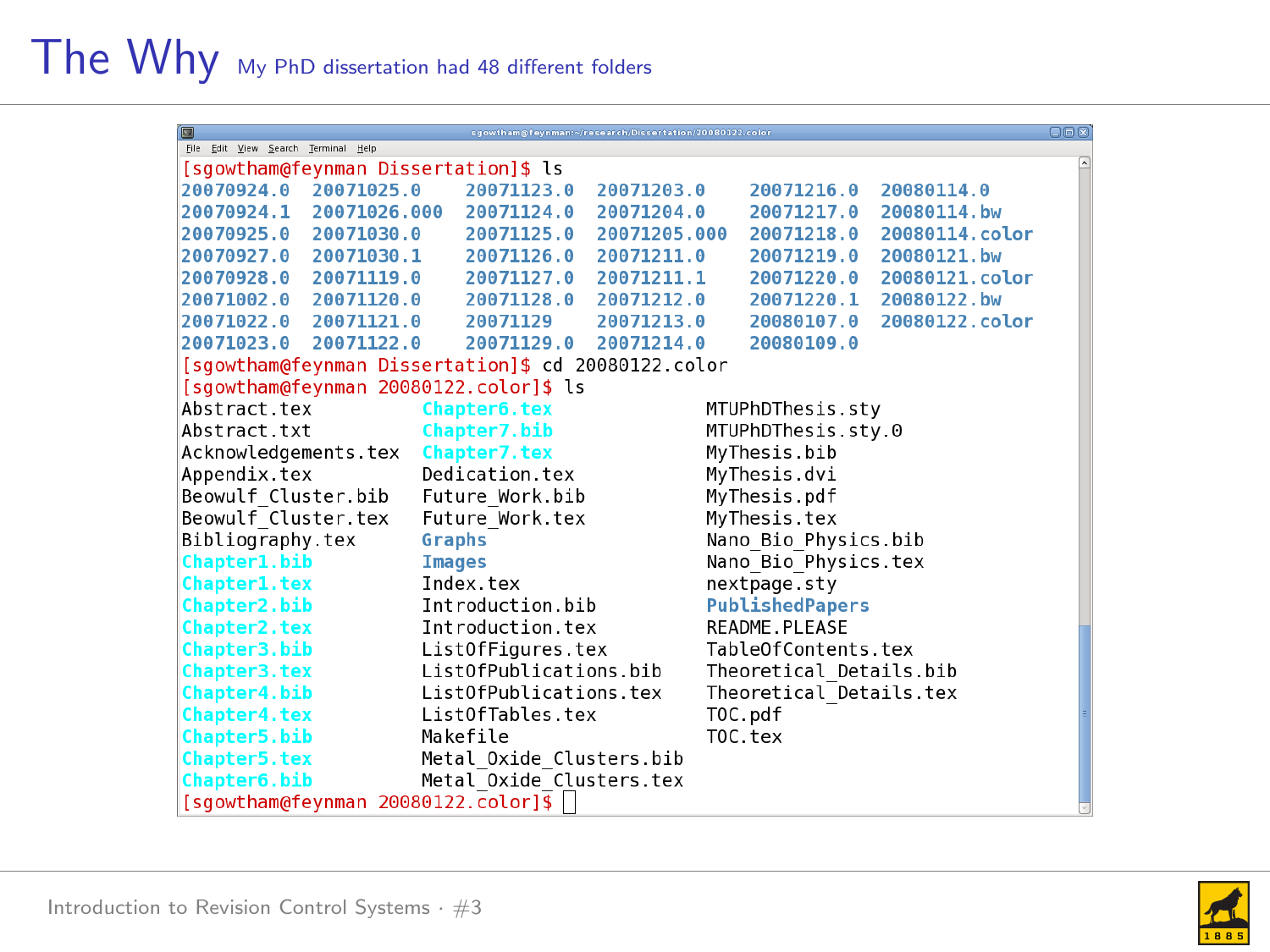- $*$  Physics major (or the X in X + CS)
- $*$  Had no idea that formal revision control systems even existed
- $*$  The letters, c and v, are next to each other in a keyboard
- $\ast$  A typo when attempting to open a file using vi FILENAME ci FILENAME
- $*$  Seemingly steep learning curve and too close to graduation
- $*$  Didn't make the time to learn it and paid a pretty high price

ci was the command to check in the document in RCS/CVS

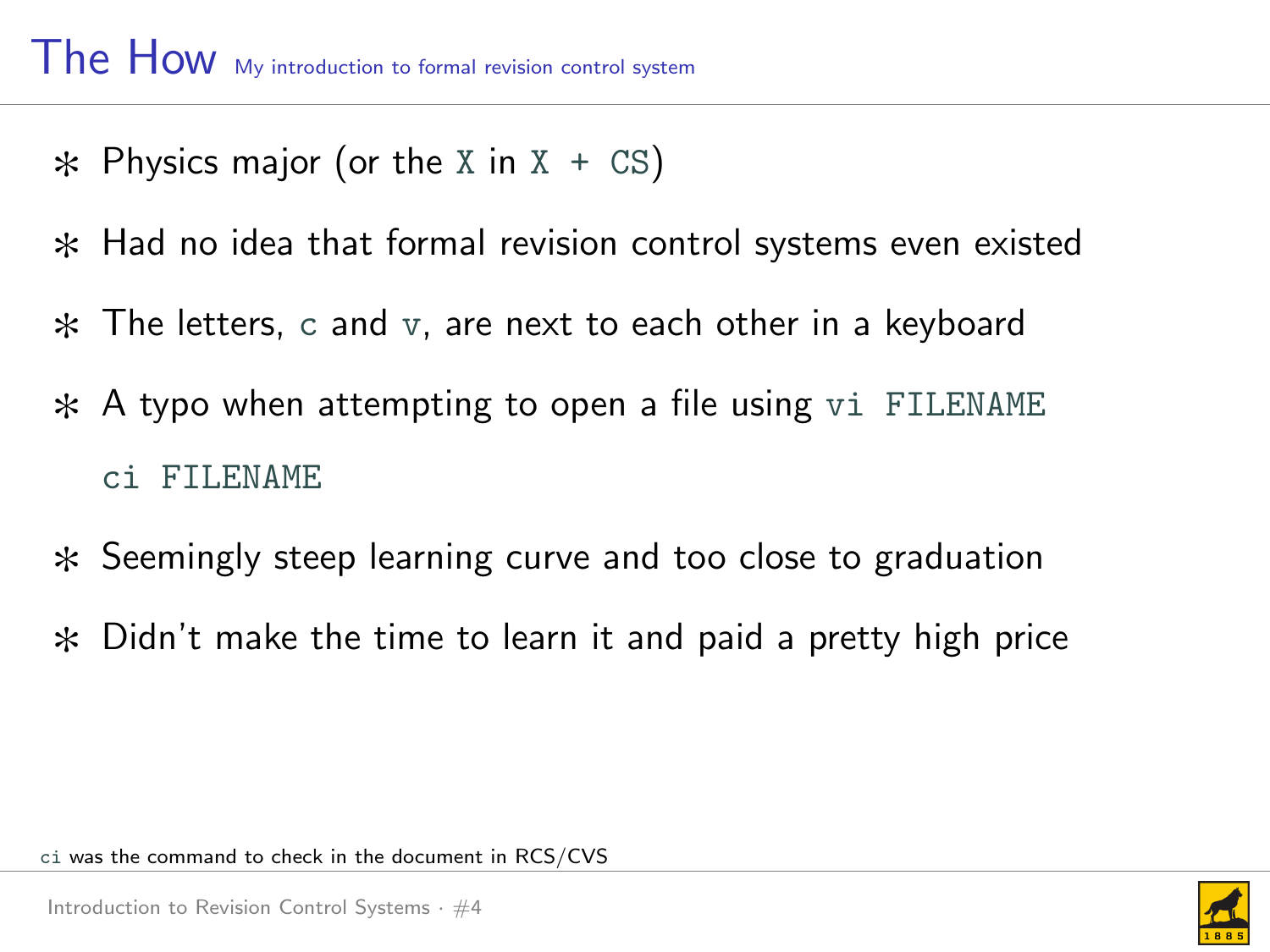### The How Working of a revision control system

- $*$  Start with a base version of the document
- $*$  Record the changes made each step of the way (i.e., a commit)
- $*$  commiting can be treated as a higher form of saving the file
- $*$  commits can be rewinded and played back unlimited undo and redo



Image courtesy: Software Carpentry A commit is analogous to a checkpoint in a journey or an anchor in rock climbing

Introduction to Revision Control Systems  $\cdot$  #5

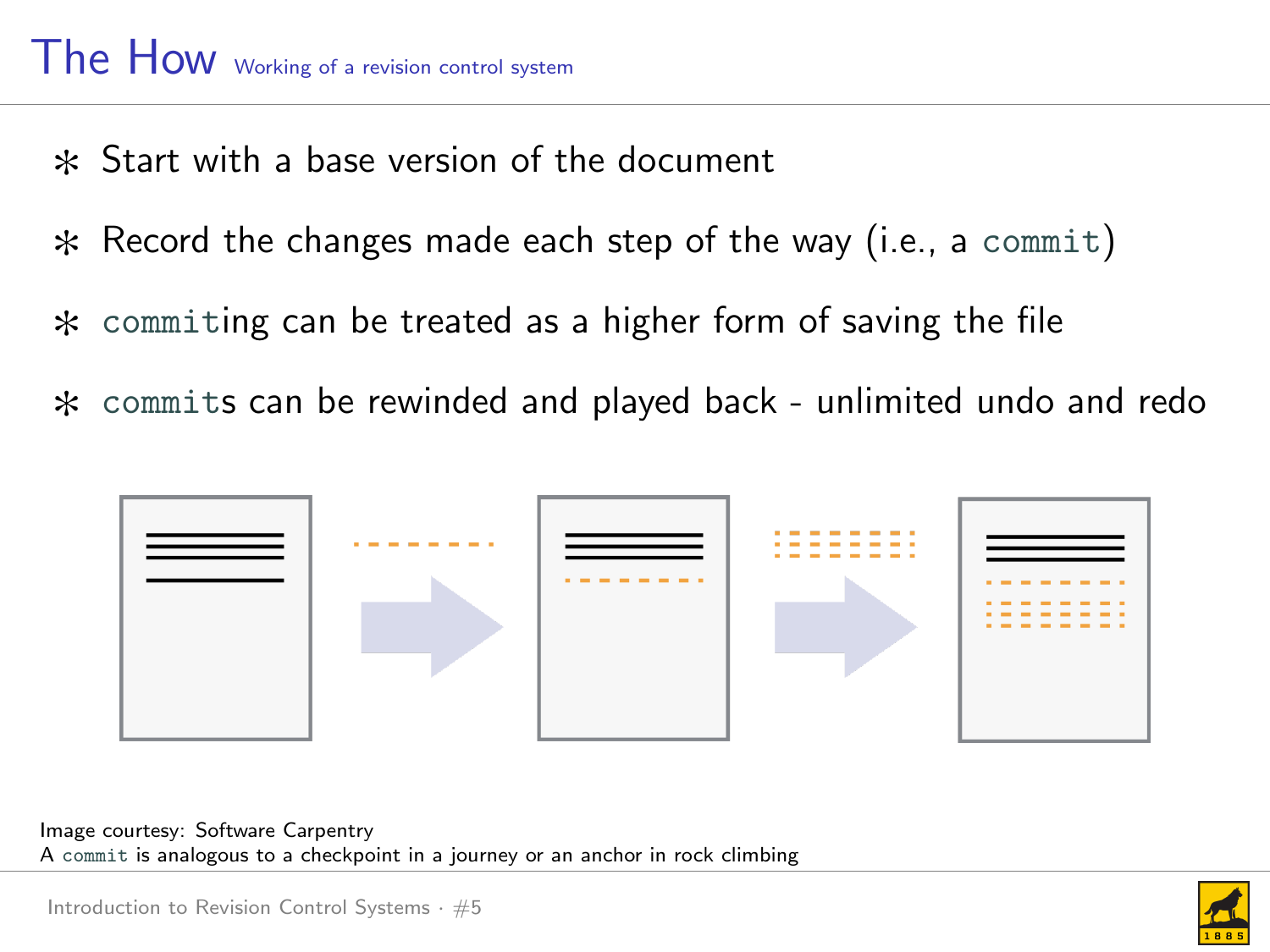### **Centralized**

RCS, CVS and SVN

### **Distributed**

### Bazaar, Darcs, Git and Mercurial



Introduction to Revision Control Systems  $·$  #6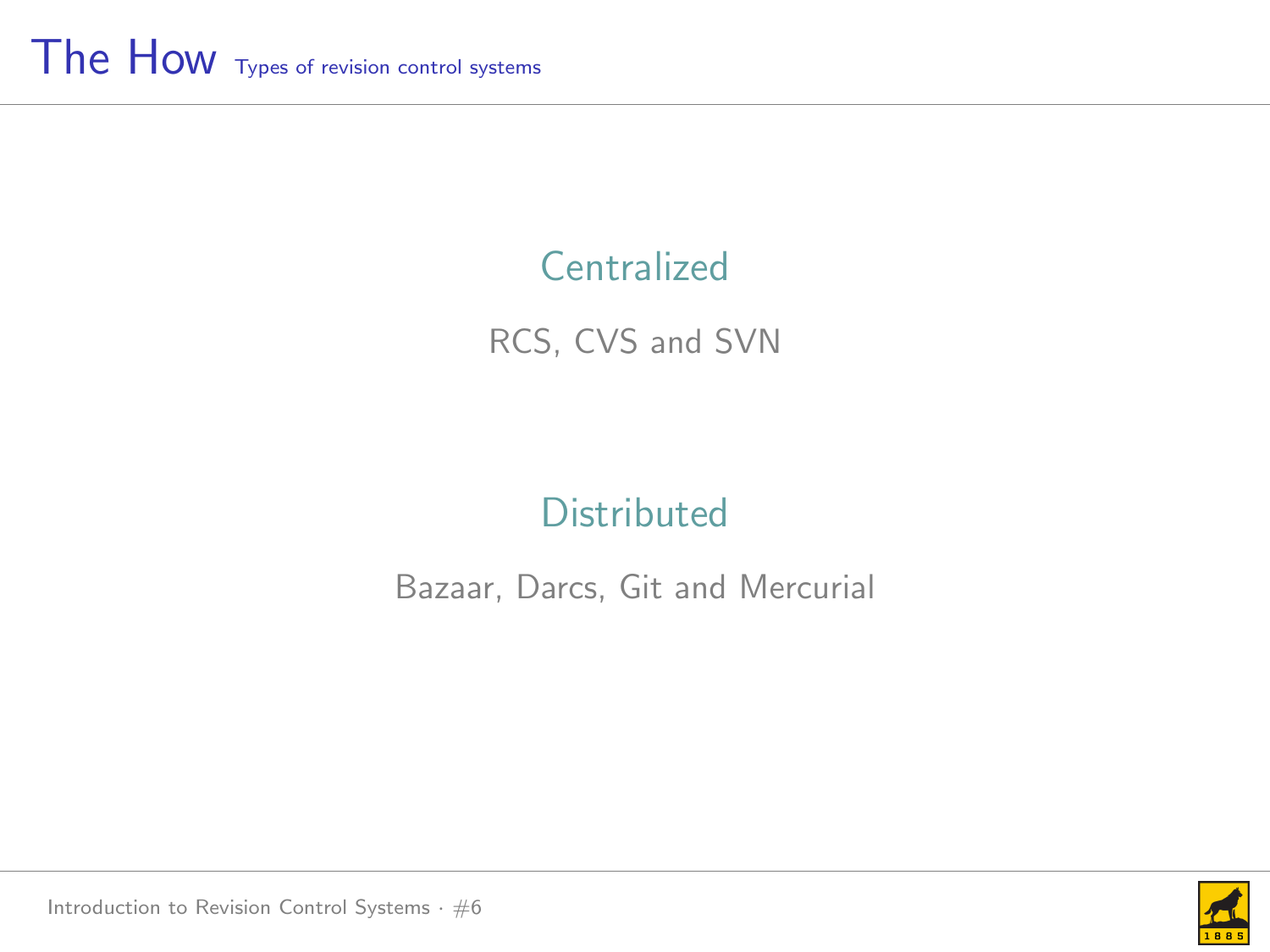$*$  Visit GitHub's website

### <https://github.com>

- $*$  Open an account (it's free) using Michigan Tech email address Check Michigan Tech email and complete the verification process
- $*$  Update the profile

<https://github.com/settings/profile>

 $*$  Add the SSH keys from the local computer <https://github.com/settings/keys>

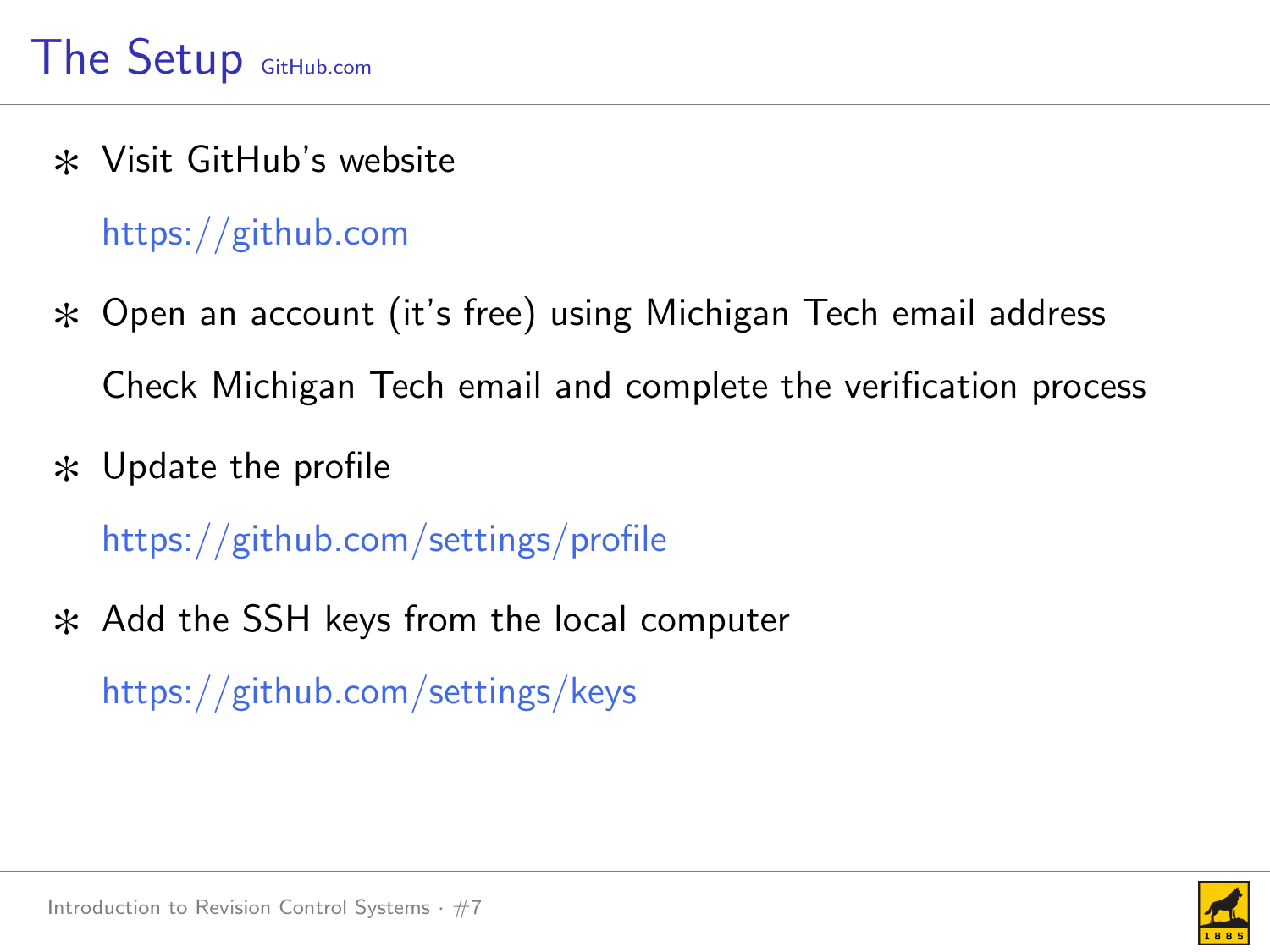### Git configuration and the continuum of the continuum of  $\mathbf A$ # Replace NAME with our real or preferred name, and # EMAIL with our email address used in GitHub.com. # # Note that name and email address will be associated # with every single commit we make to the repository # and will show up in the log as such. git config --global user.name "NAME" git config --global user.email "EMAIL" git config --global core.editor vim git config --global core.pager less git config --global color.ui true git config --list

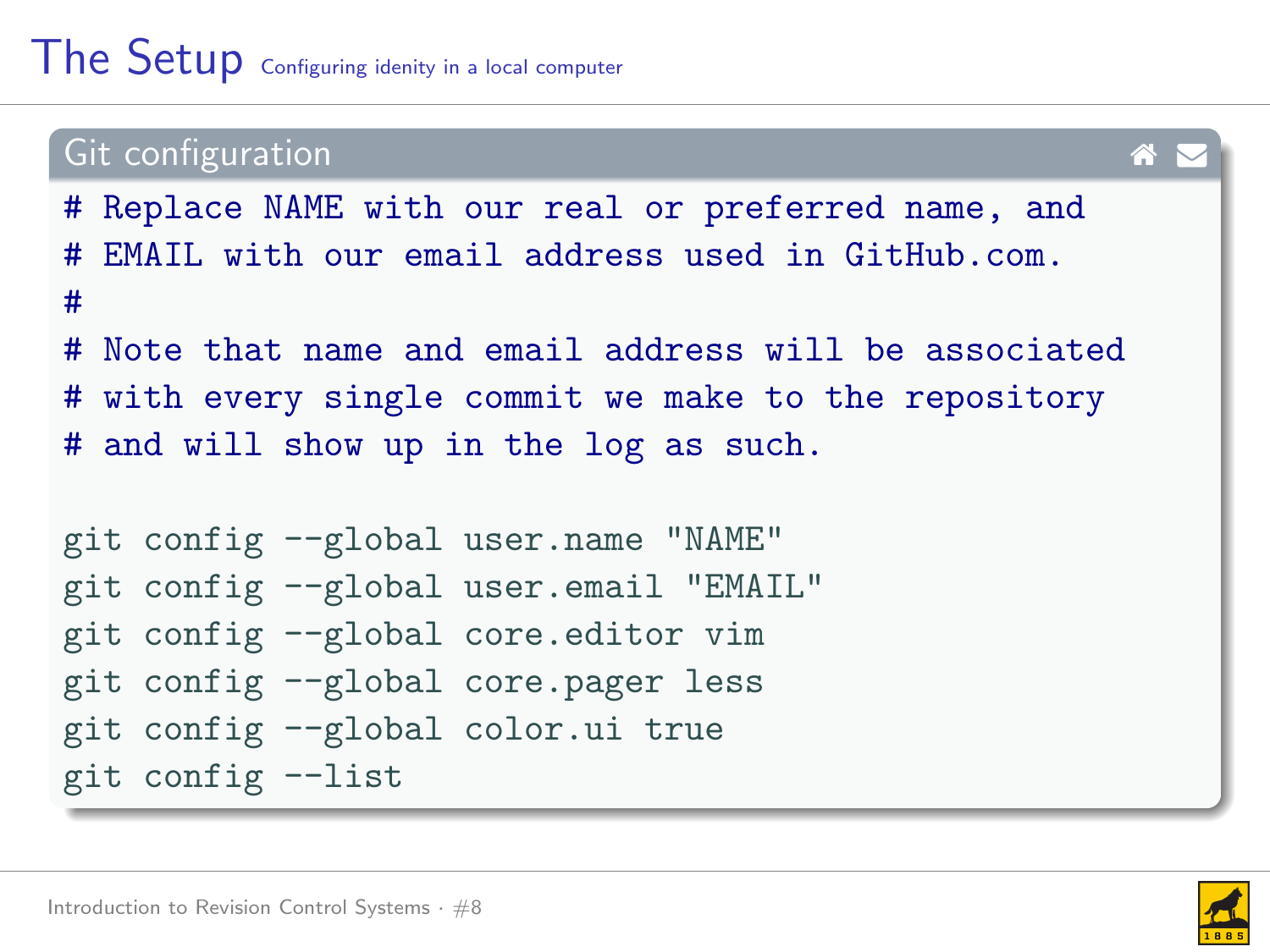$*$  Visit GitHub's website

### <https://github.com/new>

- $*$  Select the owner from the drop down list
- $*$  Provide a repository name (needs to be unique) **MTUCoCRCS**
- $*$  Add a description (optional but helpful)
	- A test repository for 2022 MTU Computing Showcase
- \* Select Public (or Private)
- $*$  Select other options as necessary

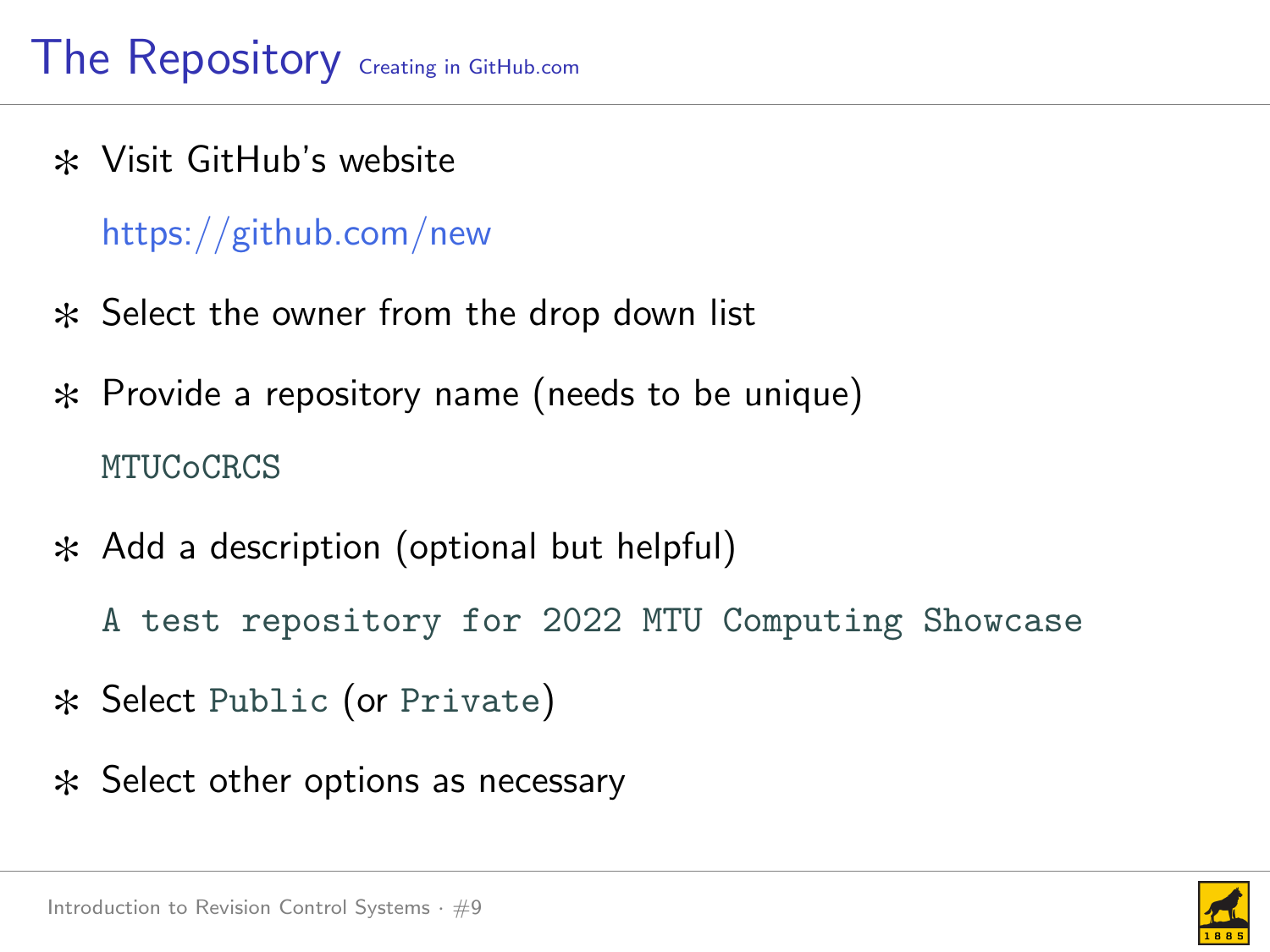# The Repository Cloning it in a local computer

 $*$  Create a meaningfully named workspace

```
mkdir -p ${HOME}/git_work
cd ${HOME}/git work
```
\* Clone the MTUCoCRCS repository

git clone git@github.com:USERNAME/MTUCoCRCS.git

 $*$  Verify that the local copy is up to date

```
cd ${HOME}/git work/MTUCoCRCS
pwd
\overline{\phantom{a}}git pull
git status
```
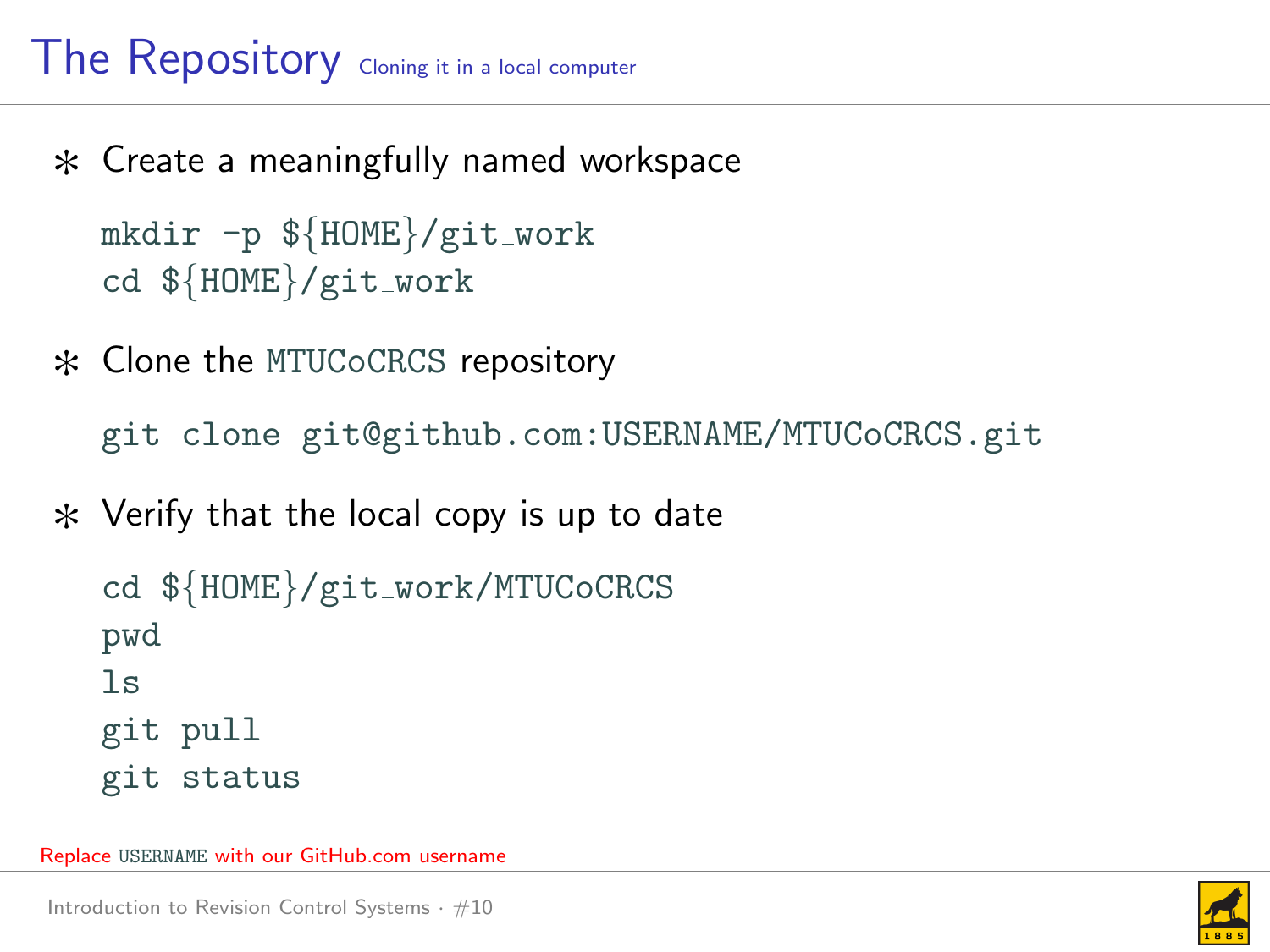# The Repository Adding a file

 $*$  Change into the workspace

cd \${HOME}/git work/MTUCoCRCS pwd && ls && git pull && git status

 $\ast$  Create a file

```
touch HelloWorld.txt
git status
```
 $*$  Add the file to the repository and commit

```
git add HelloWorld.txt
git status
git commit -m "Added HelloWorld.txt (base version)"
git status
git push origin main
```
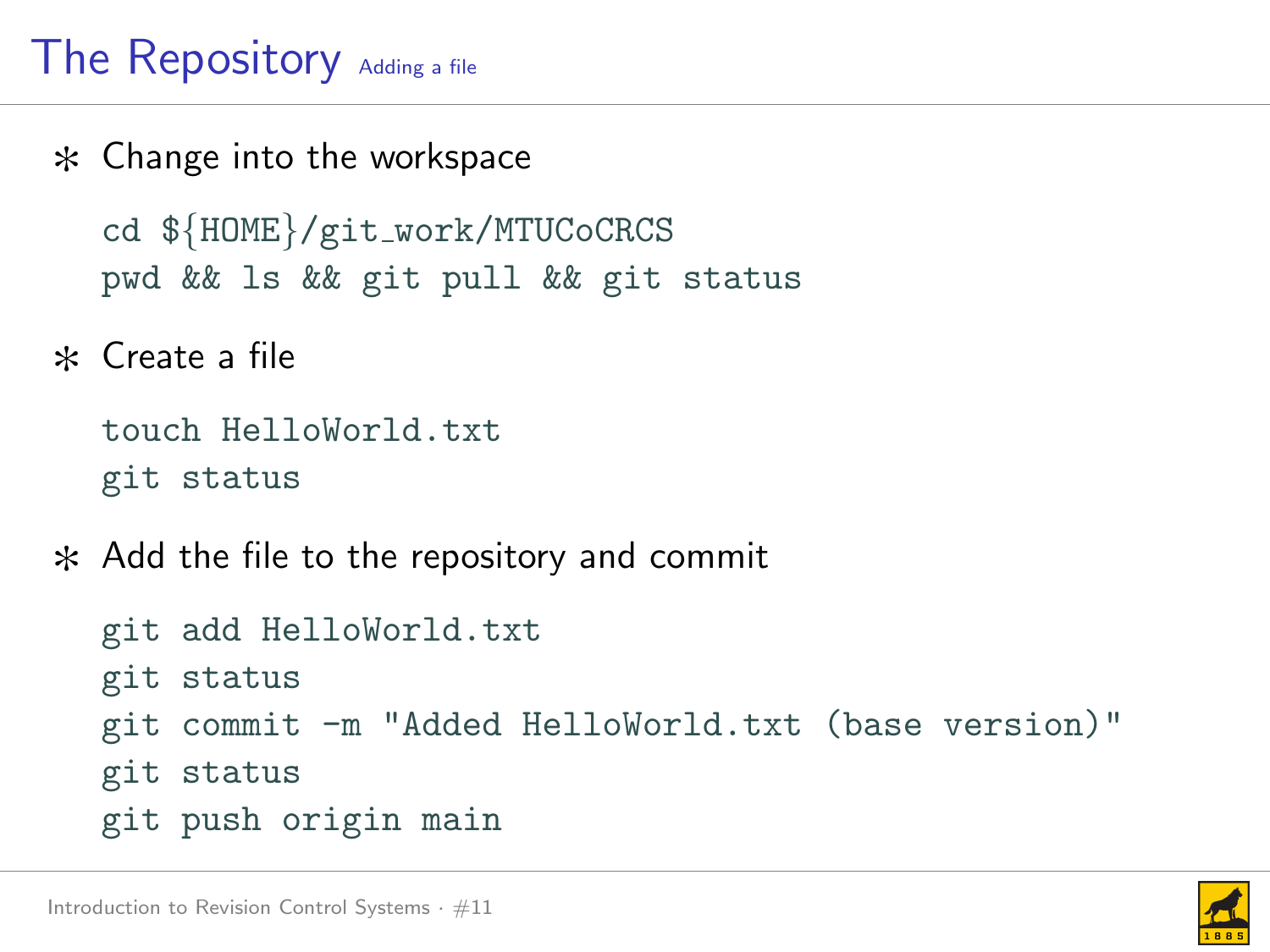# The Repository  $U_{\text{pdating a file}}$

 $*$  Change into the workspace

cd \${HOME}/git work/MTUCoCRCS pwd && ls && git pull && git status

 $*$  Update the file

echo "Hello, World" > HelloWorld.txt git status

 $*$  Add the updated file to the repository and commit

```
git add HelloWorld.txt
git status
git commit -m "Updated HelloWorld.txt"
git status
git push origin main
```
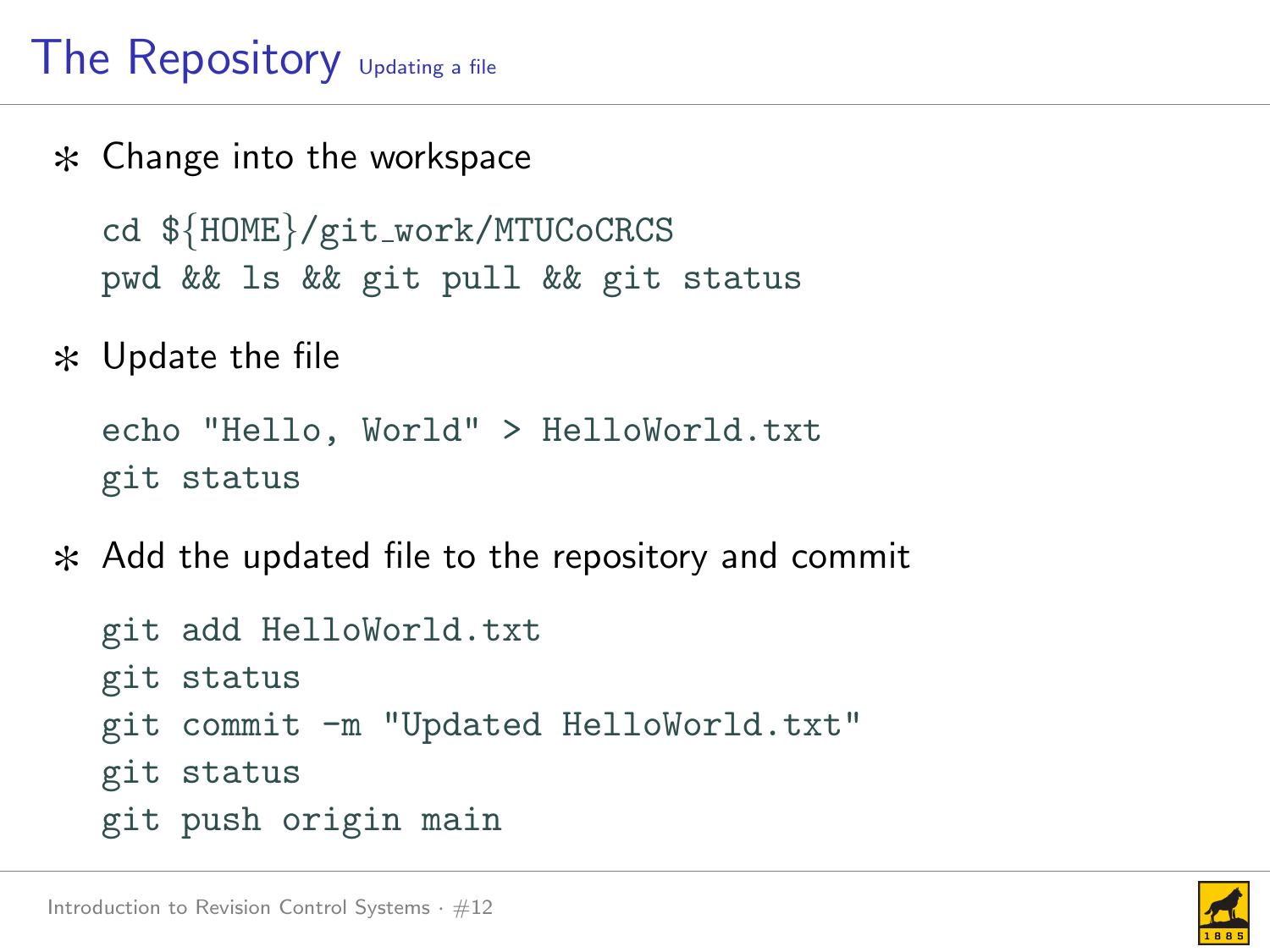$*$  git add FILENAME puts the file in the staging area

- $*$  git commit locally saves the staged content as a new commit
- $*$  git push sends the new commmit to GitHub.com



#### Image courtesy: Software Carpentry



Introduction to Revision Control Systems  $\cdot$  #13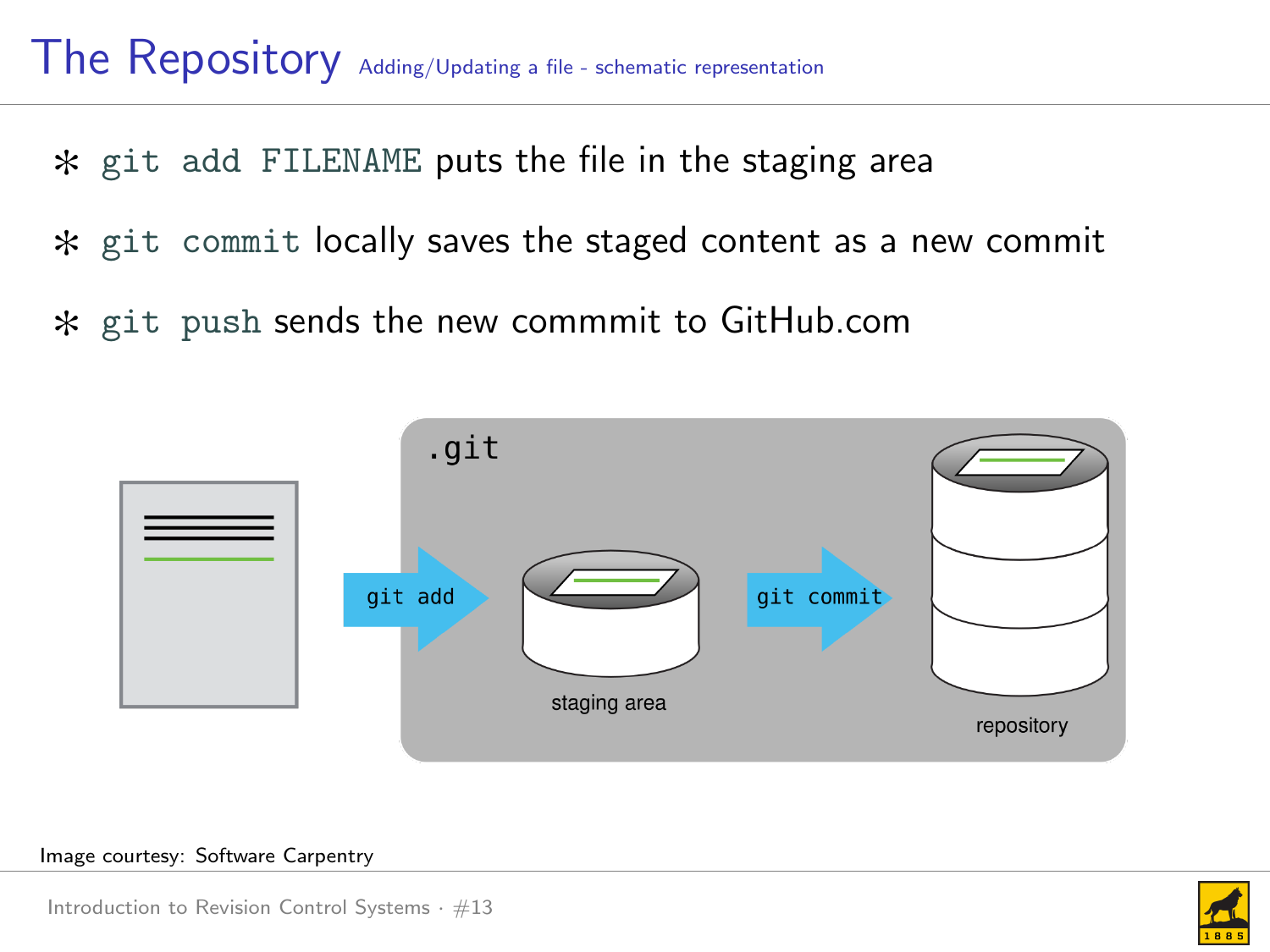# The Repository Deleting a file

- $*$  Change into the workspace cd \${HOME}/git work/MTUCoCRCS pwd && ls && git pull && git status
- $*$  Delete the file from the repository and commit

```
git rm HelloWorld.txt
git status
git commit -m "Deleted HelloWorld.txt"
git status
git push origin main
```
Deleting a file from the repository doesn't necessarily delete it from all previous commits.

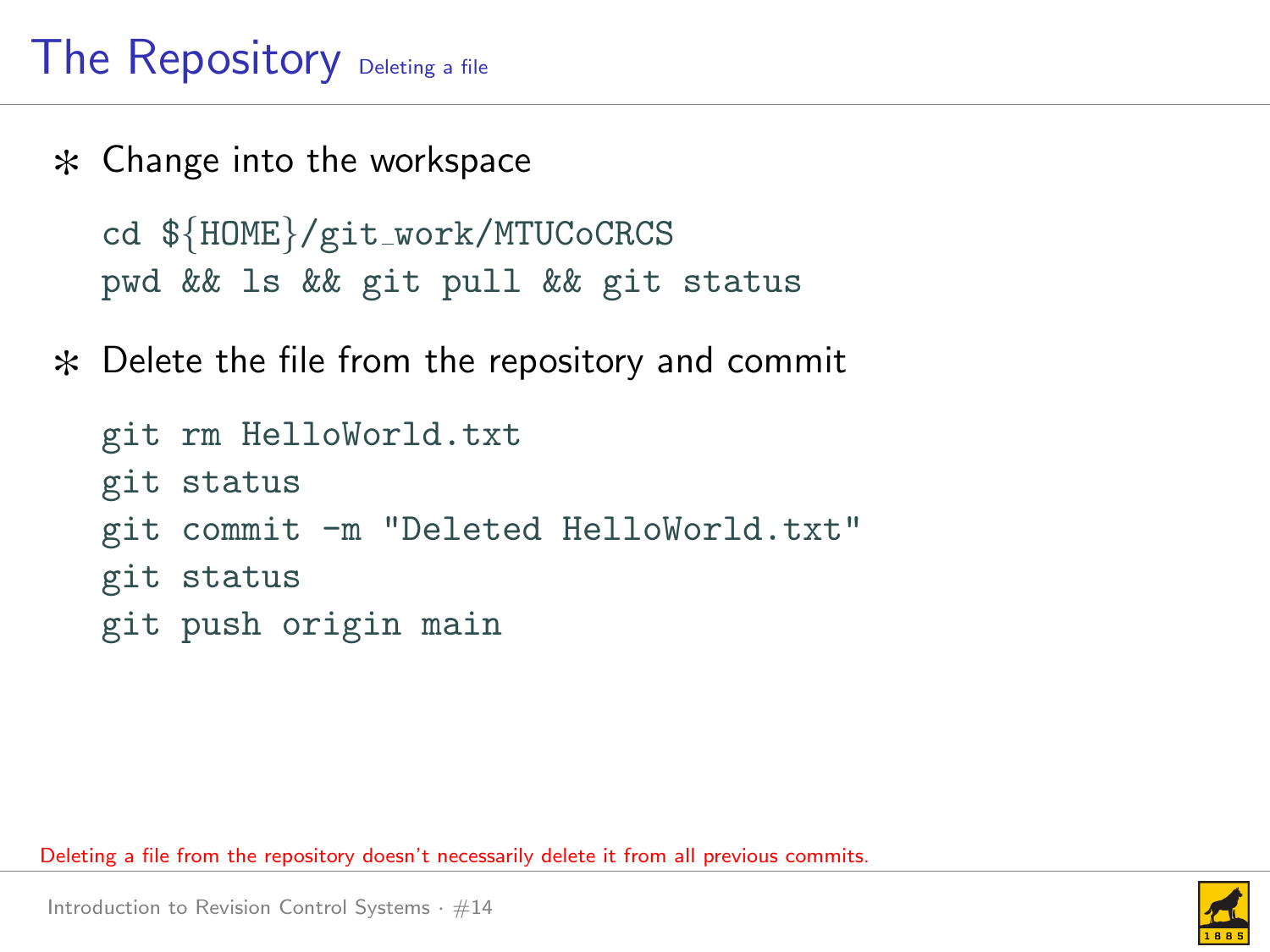# The Repository  $T_{\text{ags}}$

- $\ast$  Specific points in the history of a repository deemed important
- $*$  Change into the workspace

cd \${HOME}/git work/MTUCoCRCS pwd && ls && git pull && git status

 $*$  Create a tag and commit

```
git tag
git tag -a v1.0 -m "Our first tag/release"
git push origin v1.0
```
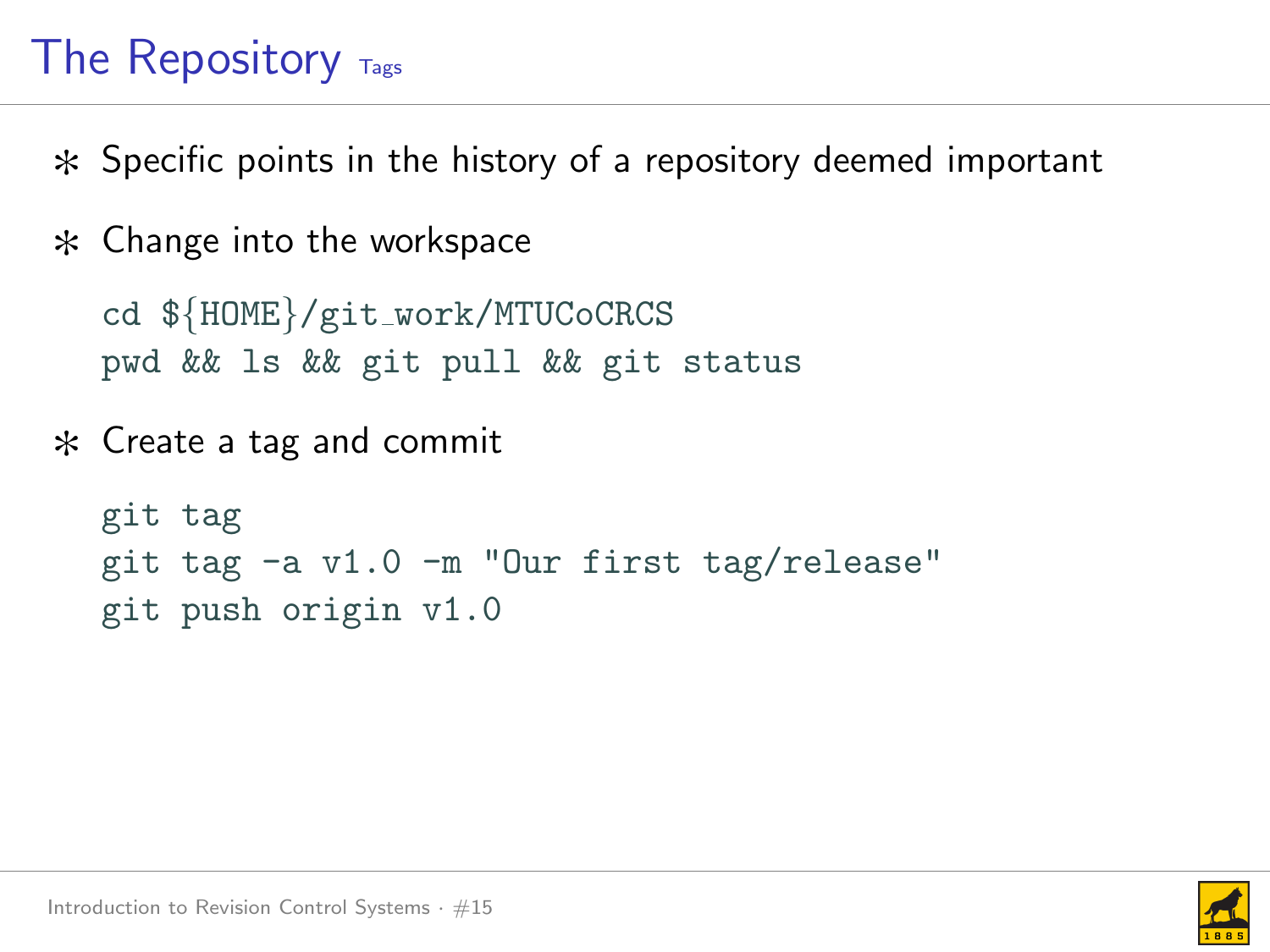# The Repository History

- $*$  Change into the workspace cd \${HOME}/git work/MTUCoCRCS pwd && ls && git pull && git status
- $*$  Check the log

git log

 $*$  gource is a free tool that can visualize the log <https://gource.io/>

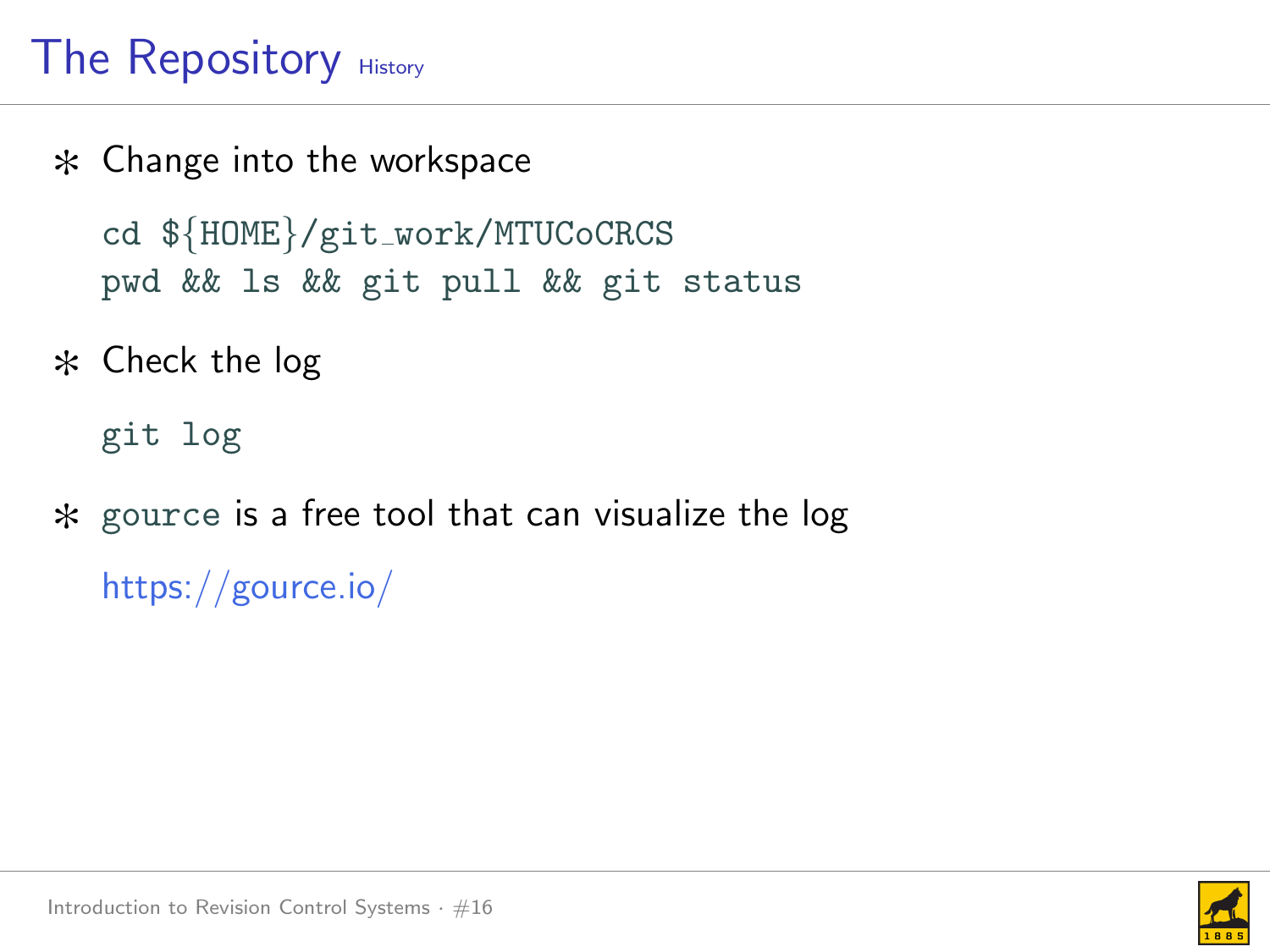# The Repository Advanced topics

- $*$  Branching and merging
	- $*$  main branch is usually write-protected
	- $*$  May need testing and approval prior to merging
	- $*$  Tests can be automated
- $*$  (Humane and compassionate) Conflict resolution
	- $*$  Common occurence in collaborative projects
- $*$  Pull requests
	- $*$  Common practice in community/open source projects

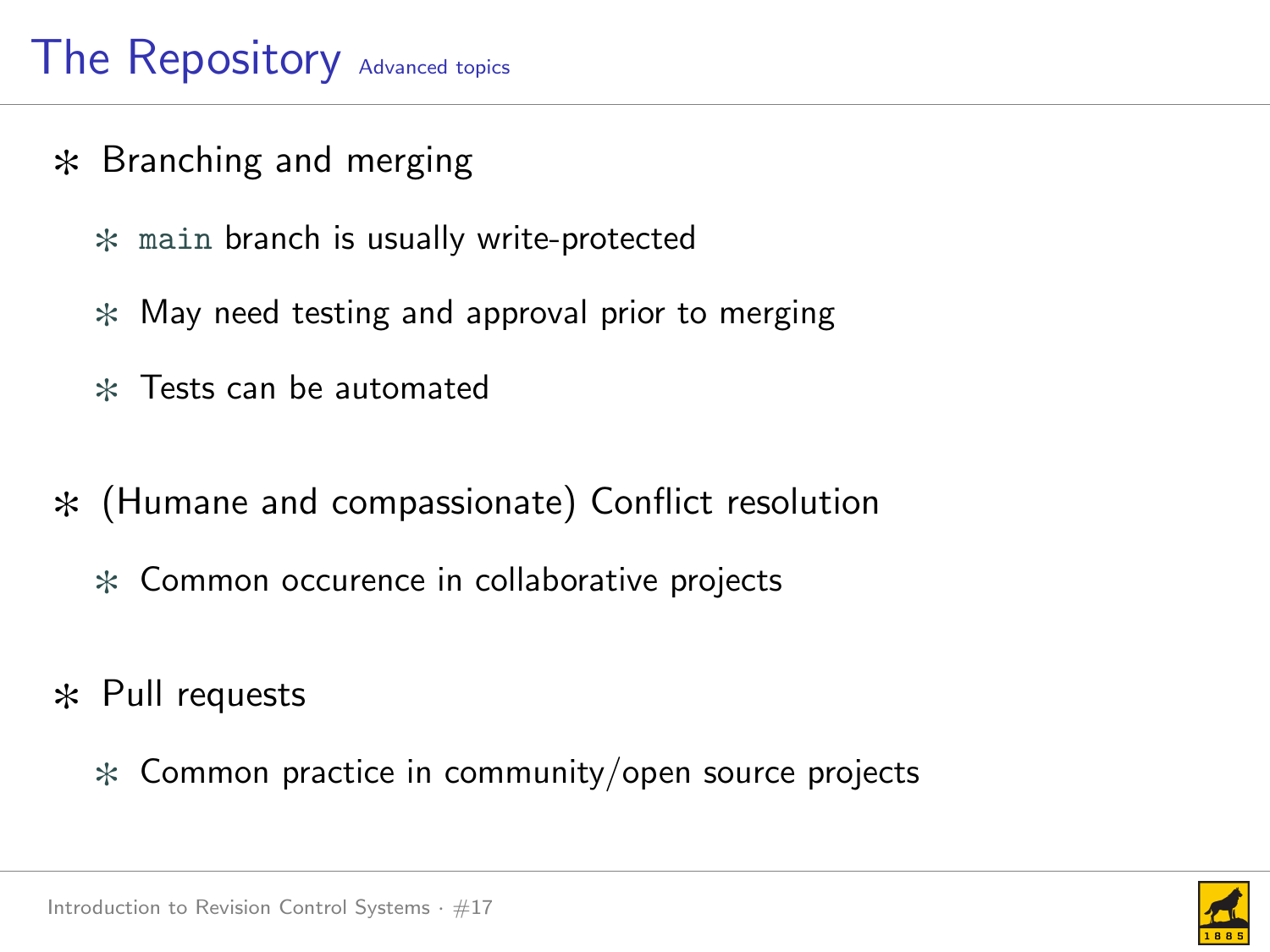# Potential Applications

- $*$  Document preparation
	- $*$  Proposals for funding
	- $*$  Manuscripts for publications
	- $*$  Presentations for conferences and workshops
- $*$  Event planning (love requires revision too!)
	- $*$  Invitations
	- $*$  Guest list and seating arrangements
	- $*$  Thank You notes

### $*$  Systems administration

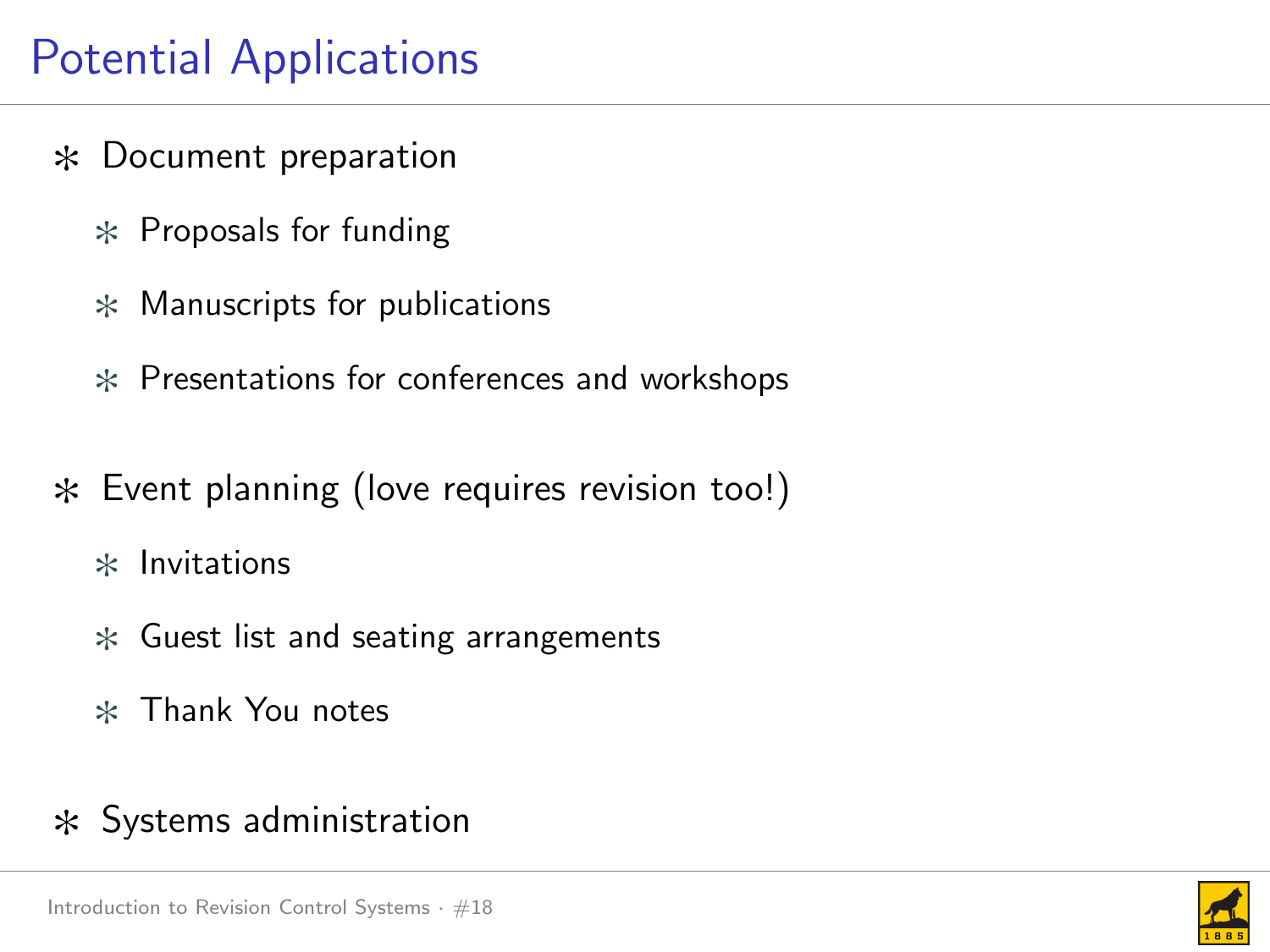### Potential Applications My PhD dissertation could have been a repository with 48 commits

| C sportheriding dissertatio x   -0-                   |                        |                           |                   | c 8 - 1998 + 8 g 8 @ @ seco   |           |                |                                       | $4 20 \times 3$ |
|-------------------------------------------------------|------------------------|---------------------------|-------------------|-------------------------------|-----------|----------------|---------------------------------------|-----------------|
| 6 0 8 BENA IN ON Hiss rettab combon formind doortator |                        |                           |                   |                               |           |                |                                       |                 |
| This repository Search                                |                        | Pull requests Issues Gist |                   |                               |           |                | A + 同-                                |                 |
| <b>A</b> sgowtham / phd dissertation <b>PRIVATE</b>   |                        |                           |                   | <b>O</b> Unwatch - 1 ★ Star 0 |           |                | $Y$ Fork $0$                          |                 |
| 11 Pull requests o<br><> Code<br>(1) Issues 0         | $\equiv$ Wiki          | -/~ Pulse<br>II. Graphs   | <b>C</b> Settings |                               |           |                |                                       |                 |
| Gowtham's PhD Dissertation (2002 -- 2007) - Edit      |                        |                           |                   |                               |           |                |                                       |                 |
| C 39 commits                                          |                        |                           | C 48 releases     |                               |           |                |                                       |                 |
|                                                       | $\mathcal{V}$ 1 branch |                           |                   |                               |           | 命1 contributor |                                       |                 |
| New pull request<br>Branch: master -                  |                        |                           | Create new file   | <b>Upload files</b>           | Find file |                | Clone or download -                   |                 |
| sgowtham v20080122.bw                                 |                        |                           |                   |                               |           |                | Latest commit 0a776de on Dec 22, 2014 |                 |
| <b>Example</b>                                        |                        |                           | v20080122.bw      |                               |           |                | 2 years ago                           |                 |
| <b>in</b> Images                                      |                        |                           | v20071211.0       |                               |           |                | 2 years ago                           |                 |
| PublishedPapers                                       |                        |                           | v20071026.000     |                               |           |                | 2 years ago                           |                 |
| $\mathbb{R}$ .fooling git                             |                        |                           | v20070924.0       |                               |           |                | 2 years ago                           |                 |

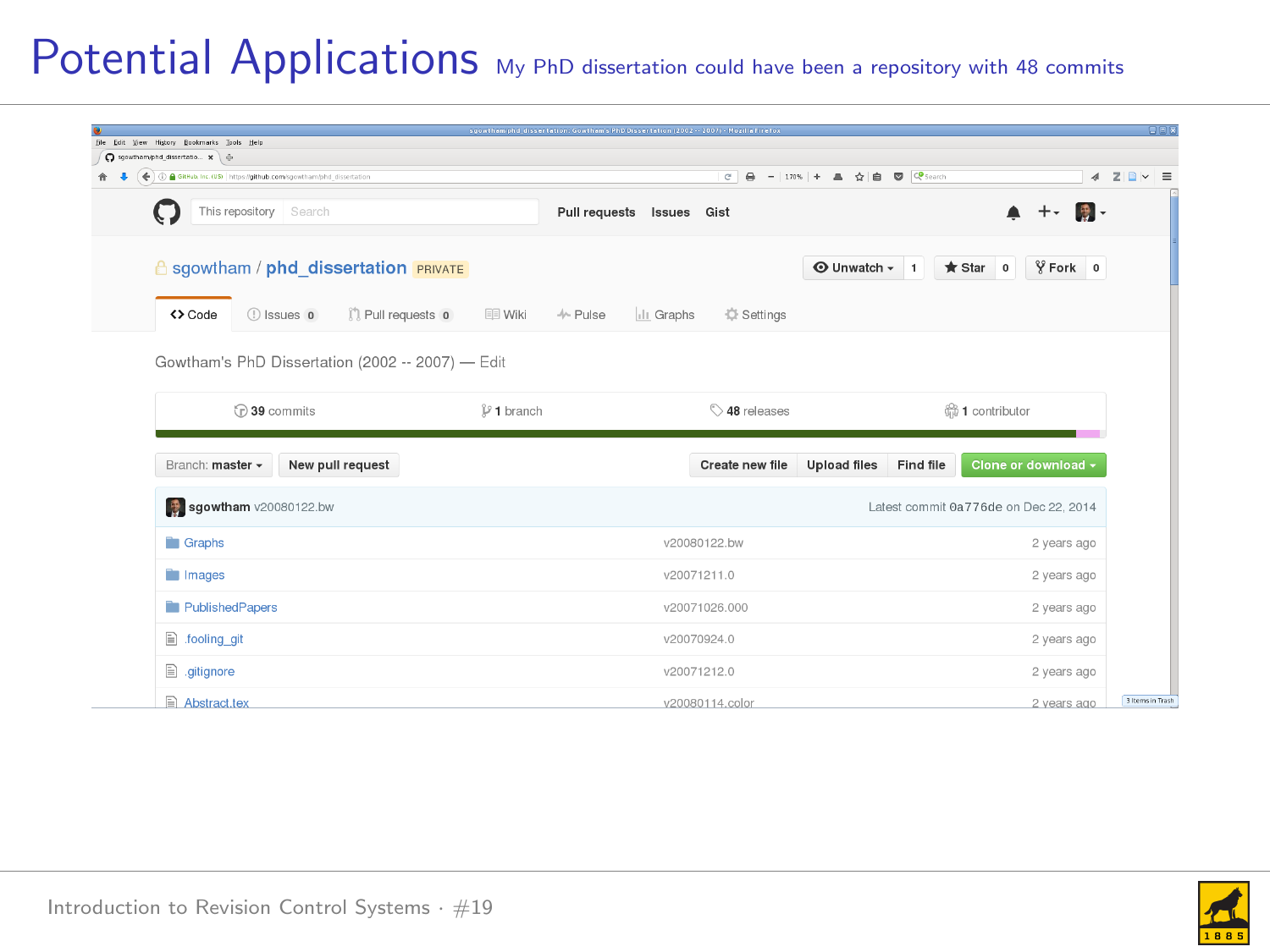### Potential Applications UN5390: Scientific Computing